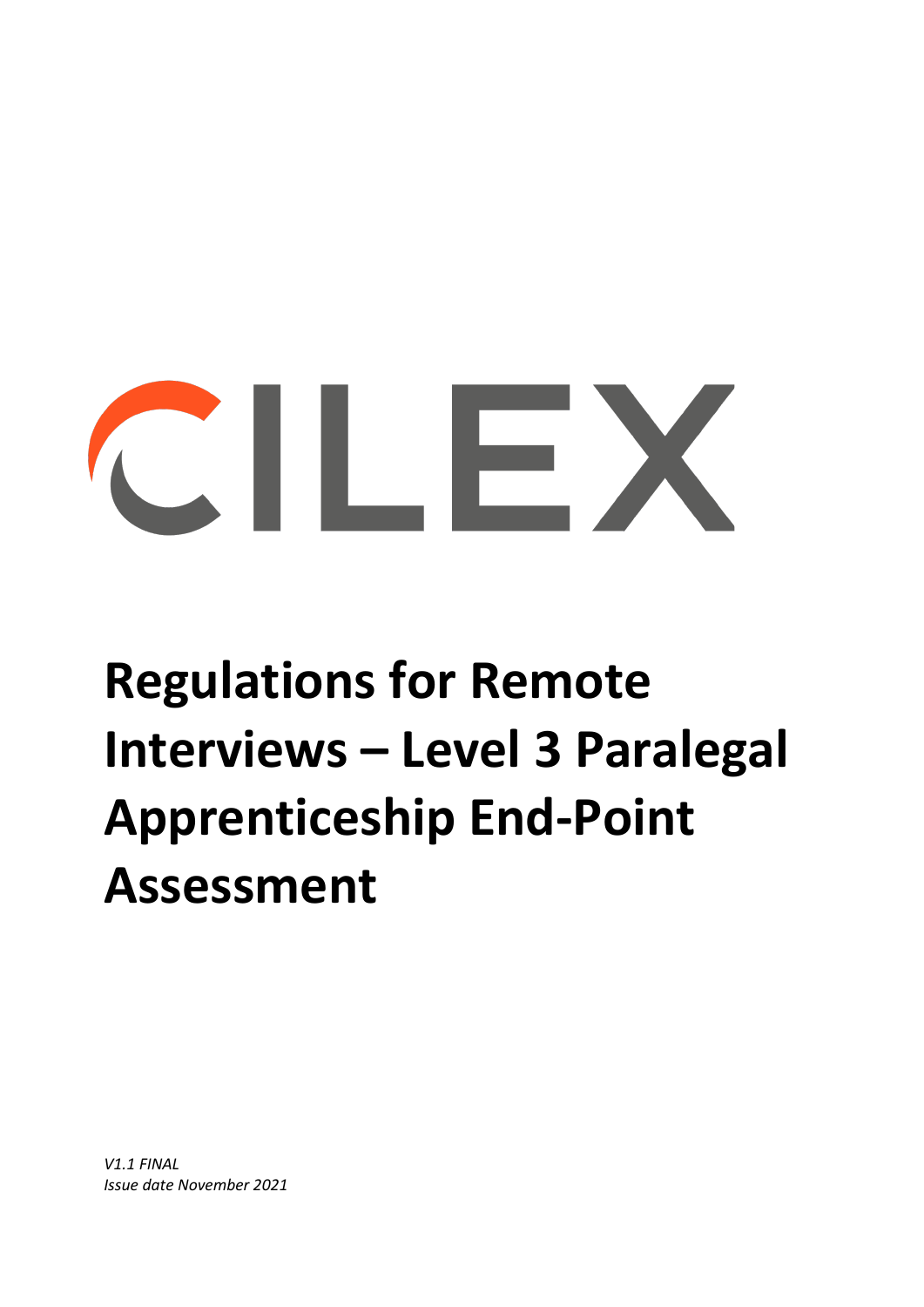#### **Introduction**

1. The Regulations are in place to protect the integrity of CILEX qualifications, and to ensure the fair treatment of all apprentices.

#### **Scope**

2. All apprentices taking the Interview component of the CILEX Level 3 Paralegal Apprenticeship End-Point Assessment (EPA) must comply with these Regulations.

#### **Interview arrangements**

- 3. The Interview will take place with the CILEX Assessor using Zoom.
- 4. The Zoom link will be emailed to you approximately two weeks prior to the date of the Interview.
- 5. You may sit your Interview at home or at another suitable location, for example, your workplace.
- 6. The date and time of the Interview is set out in your Gateway Confirmation email.
- 7. Five minutes before the start time of the Interview, you must click on the Zoom link provided by CILEX to log on. The CILEX Assessor will admit you to the Interview accordingly.

### **Equipment and system requirements**

- 8. You must have a device to access the internet (laptop, PC, mobile device) with a microphone and webcam/camera. The CILEX Assessor must be able to see and hear you for the duration of the Interview.
- 9. It is advisable to have a power socket to plug in the device being used for the Interview (e.g. laptop) to ensure that it does not run out of battery.
- 10. An internet connection is required to access the Interview using Zoom. It is important there is a good WiFi connection in the room. Alternatively, you may use an ethernet cable to connect your device directly to the router.

#### **ID check requirements**

- 11. You are required to show proof of identity. You must present one item from the following, which must show a photograph and signature:
	- $\checkmark$  Current Valid Passport (any nationality)
	- $\checkmark$  Current Full or Provisional UK Photo Card Driving Licence
	- UK Residence Card
	- Current Student ID Card

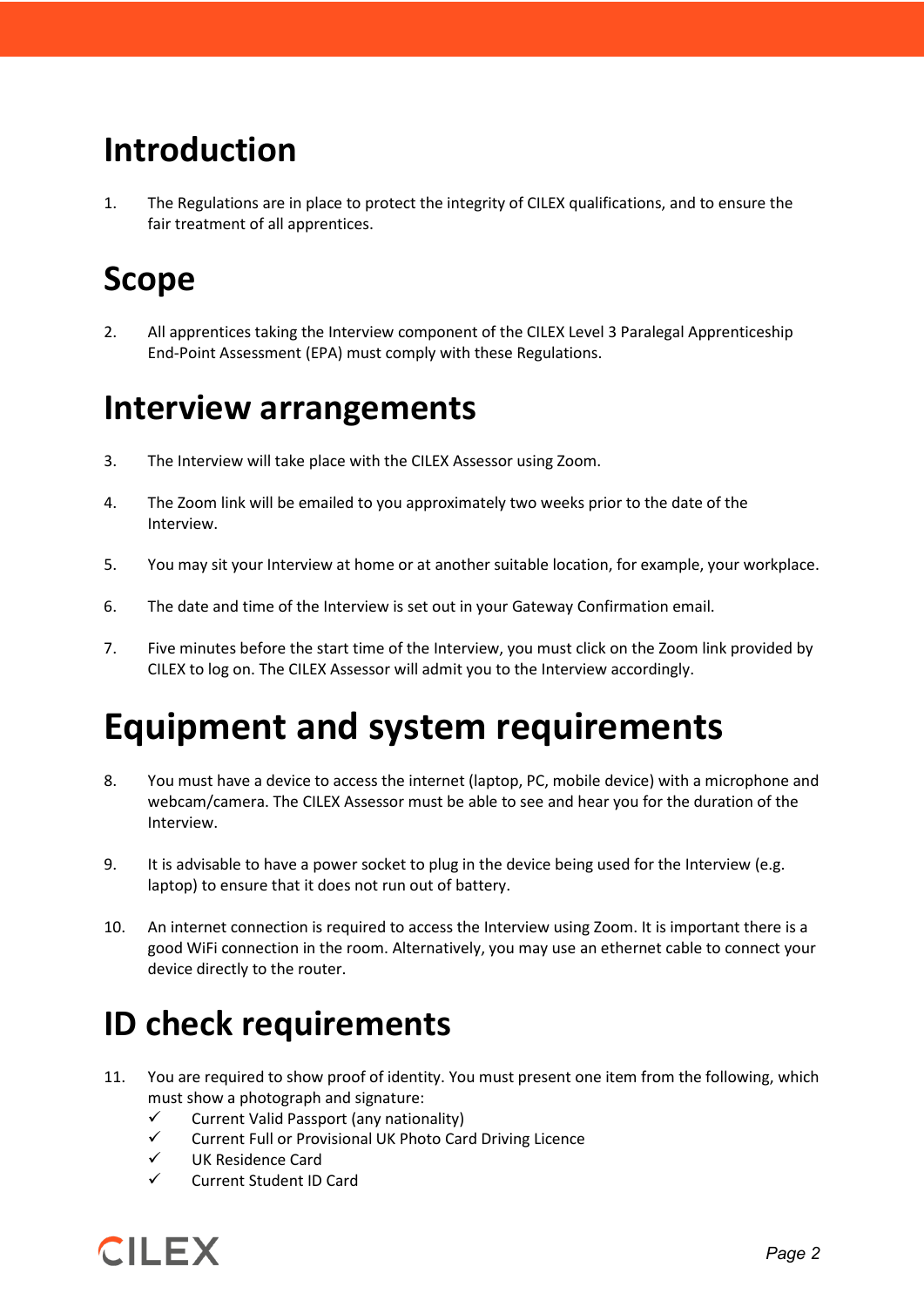- 12. If you do not have valid ID (as identified above) you must contact CILEX a minimum of 10 working days before your Interview in order that alternative assessment validation arrangements can be put in place.
- 13. Apprentices, who do not present ID meeting the CILEX identity check requirements, will not be able to progress with their Interview. CILEX will not refund the fees for apprentices who do not meet the CILEX identity check requirements.

#### **Interview Conditions and Regulations**

- 14. You must behave professionally and honestly at all times during the Interview and ensure that your conduct does not compromise the integrity of the EPA.
- 15. Apprentices who access the Zoom Interview more than 15 minutes late will not be permitted to progress with the Interview. If an apprentice is late for a valid reason, the apprentice may contact CILEX to arrange for the Interview to be re-scheduled.
- 16. Apprentices who are more than 15 minutes late and do not have a valid reason will be recorded as absent (DNS) for the Interview.
- 17. You must take the Interview in a private, well-it room with a workstation (desk/table) cleared of all personal items other than any materials you are permitted to access during the Interview and the device you will be using (e.g. laptop/PC). You should not take the Interview with the device balanced on your knee or sitting on a sofa or bed.
- 18. If you are using a room at your place of work, you must ensure that you have your employer's permission.
- 19. You may bring a hard copy of your portfolio and any other relevant work products to the Interview. No other personal belongings should be accessible during the Interview.
- 20. You must not block your webcam and are required to remain in full view of your webcam for the duration of the Interview. It is a requirement that you are clearly visible to the CILEX Assessor throughout the Interview.
- 21. You must follow the CILEX Assessor's instructions throughout the Interview.
- 22. You must not be interrupted for the duration of the Interview and must not communicate with anyone other than the CILEX Assessor during the Interview.
- 23. You are not permitted to have mobile phones or smart watches during the Interview.
- 24. If you need to leave the room briefly due to unforeseen circumstances, for example illness, you must alert the CILEX Assessor. The CILEX Assessor will decide whether the Interview can be resumed upon your return or whether the Interview will need to be re-scheduled.
- 25. You are not permitted to smoke or vape during the Interview.
- 26. You will be monitored and recorded during the Interview.

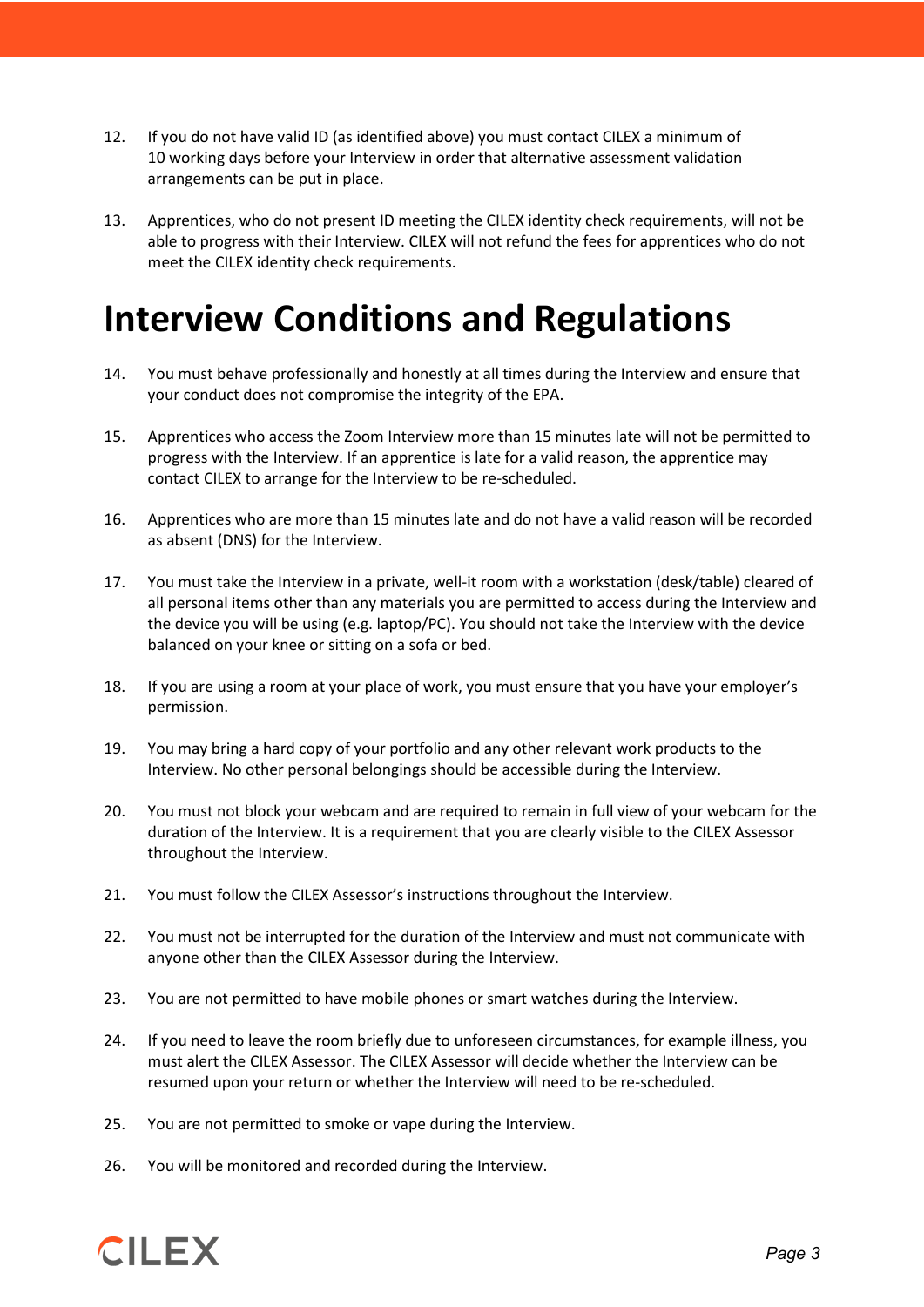#### **Non-Compliance with Interview Conditions and Regulations**

- 27. CILEX investigates any potential breaches of the Interview Conditions and Regulations in accordance with the CILEX Malpractice and Maladministration Policy – Level 3 Paralegal Apprenticeship End-Point Assessment and the CILEX Malpractice and Maladministration Procedure – Level 3 Paralegal Apprenticeship End-Point Assessment.
- 28. CILEX will take action in accordance with the CILEX Sanctions Policy Level 3 Paralegal Apprenticeship End-Point Assessment to minimise risks to the integrity of an EPA and maintain confidence in EPAs.
- 29. Non-compliance with the Interview Conditions and Regulations may also be a breach of the CILEX Code of Conduct which may be investigated.
- 30. Examples of violations are set out in Appendix 1.